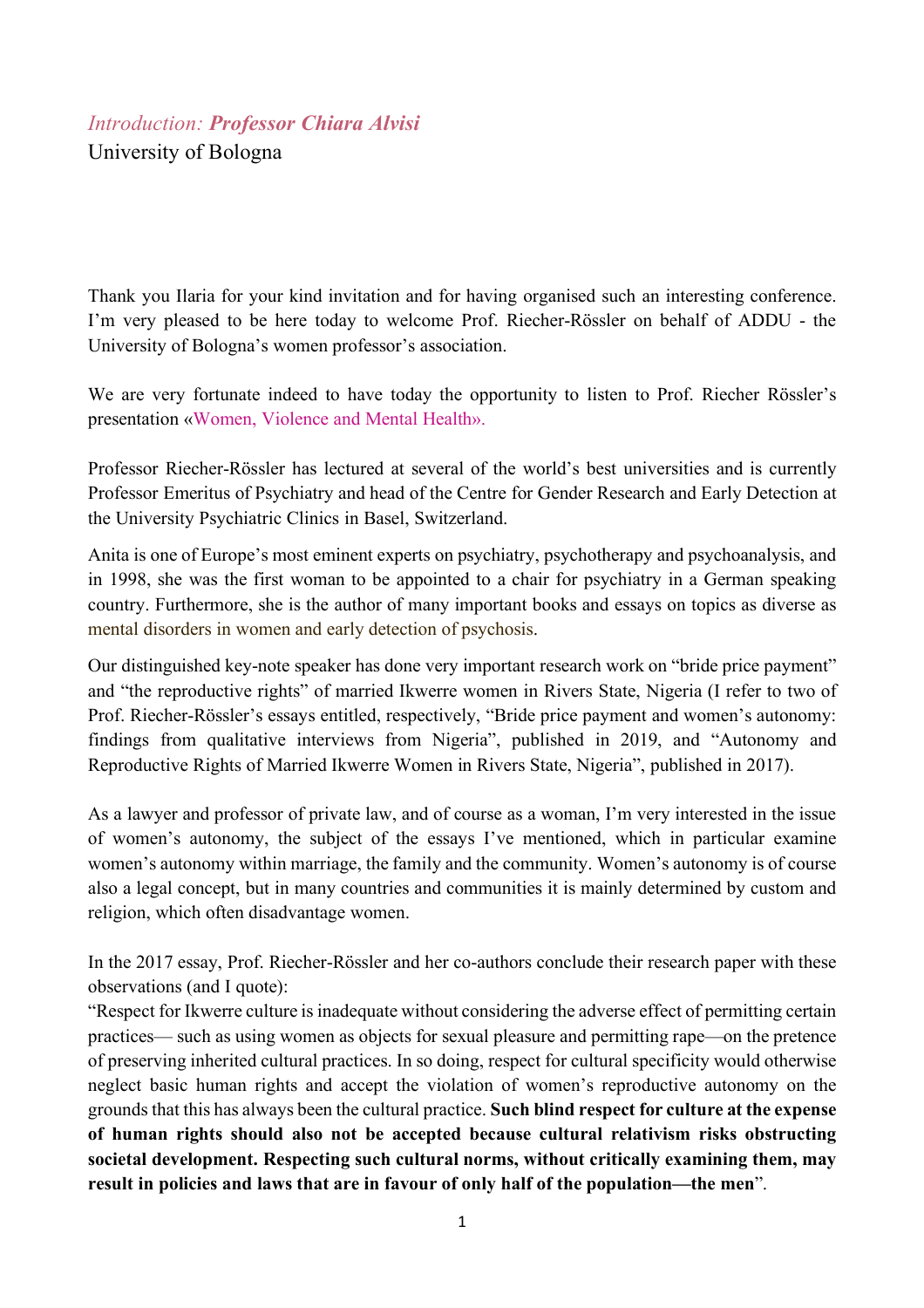These remarks about the primary importance of women's self-determination as a fundamental human right that is to be preserved and protected regardless of any other conflicting cultural and religious value, deserve our attention and concern all of us, even in countries, such as those in the West, that perceive themselves as treating women well. This is most definitively the message to take home from today's celebration of the International Day for the Elimination of Violence against Women.

Also in Europe, we currently face a permanent conflict between the constitutional tradition of EU member countries and the different values and traditions of a significant number of legal and illegal immigrants from different countries in which women's autonomy is neither protected nor acknowledged, as it is in our constitutional legal systems.

For years there has been ongoing debate in many European countries concerning the extent to which the decisions of religious courts should be recognized, in particular arbitration of family disputes by Sharia courts, which are based on values that are in conflict with the human and fundamental rights protected by the EU and EU member states' legal systems.

Recently the EU Council parliamentary assembly with the 2019 resolution (n. 2253) "Sharia, the Cairo declaration and the European Convention of Human Rights" has addressed the matter of the acceptance of the validity of Sharia court decisions within the national legal system (as happened, for instance, in Greece) and has stated that this is incompatible with respect of women's fundamental rights. The EU Council has expressed its deep concern also about the British Sahri'a councils, which operate in parallel with State courts by arbitrating family and inheritance disputes on the basis of Shari'a law. The Council remarked : "*The Assembly is concerned that the rulings of the Sharia councils clearly discriminate against women in divorce and inheritance cases. The Assembly is aware that informal Islamic Courts may exist in other Council of Europe member States too*".

It is worth noting that the Italian Supreme Court has been recently requested to acknowledge legal enforcement of a Palestinian court decision validating the repudiation by a Palestinian man (who also acquired Italian citizenship) of his Italian wife. With its decision of 7 August 2020 (n. 16804), the Italian Supreme Court held that the repudiation did not respect the wife's autonomy within the marriage and discriminated against the woman in two ways: firstly, repudiation is an act of gender discrimination (only the man can repudiate the wife, not vice versa); secondly, women are not granted any right of defence in repudiation procedures before Palestinian courts. Indeed, a repudiated woman's rights are limited to formally acknowledging that the repudiation by her husband took place. Additionally, the Italian Supreme Court held that repudiation violates Articles 2, 3 and 29 of the Italian Constitution, the prohibition of gender discrimination enshrined in Art. 14 of the EU Convention on Human Rights and Art. 16 of 1985 UN Convention against gender discrimination, in accordance with which, Italy undertook to grant both men and women '(c) the same rights and responsibilities during marriage and at its dissolution'.

Furthermore, the Italian Supreme Court held that a ruling on repudiation issued by a foreign religious court (in the case in question, a Palestinian Shari'a Court), while to be considered a sovereign State court decision, has no validity and therefore cannot be enforced in the Italian legal system because it infringes on the fundamental principles and rights mentioned in the Supreme Court's decision.